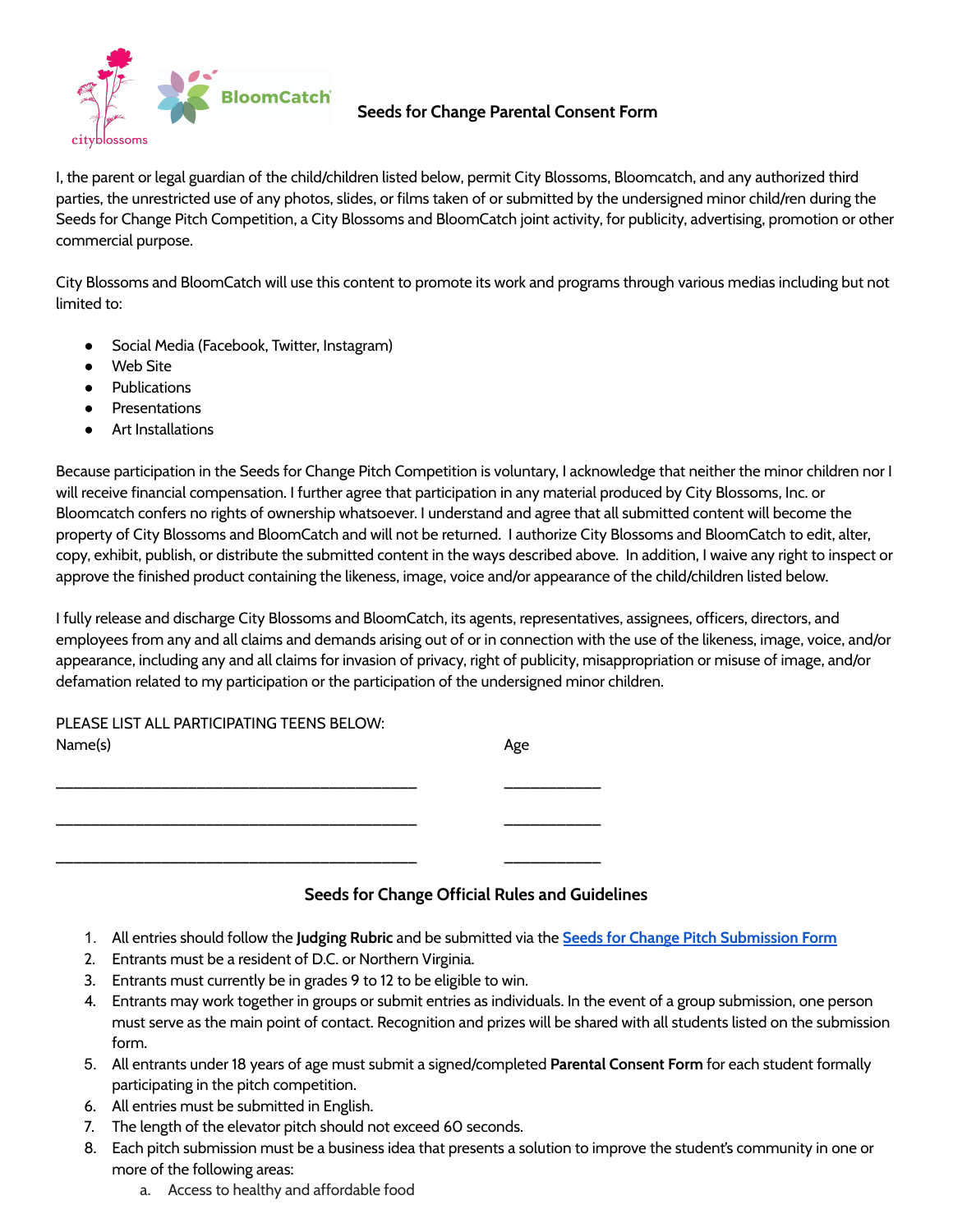- b. Access to safe green spaces
- c. Environmental justice and sustainable innovation
- d. Supporting local small businesses
- e. Ensuring fair and equitable labor practices
- 9. Entries will be accepted and reviewed on a rolling basis starting on Friday, March 11, 2022 through Friday, April 22, 2022 at 11:59pm EST. All submissions must be reviewed and receive feedback from the judges in order to submit a final pitch for the competition Students must incorporate the feedback and submit their final pitch by 11:59pm EST on Friday, April 29, 2022.
- 10. No copyrighted materials (music, images, video clips, etc.) may be used for this contest unless you own the copyright or have a license to use the material for this contest. Written permission must be obtained and provided upon request for all copyrighted materials.
- 11. All information presented in the pitch must be cited, giving credit to the original source. Plagiarism of any kind will result in disqualification. You DO NOT need to include your citations in your pitch submission. IF CHOSEN AS A FINALIST, you must submit a list of your sources, properly cited.
- 12. Top 10 finalists will be announced no later than Monday, May 9, 2022. All finalists must be able to attend the Live Pitch Competition and Awards Ceremony at the Farm at Kelly Miller to be considered for 1st, 2nd, 3rd place, or for the People's Choice Award.
- 13. Awards will be presented as follows:
	- a. Ten (10) Finalists will be awarded one year full access to the BloomCatch app
	- b. Within the Ten (10) finalists there will be the following awards decided at the Live Pitch Competition and Awards Ceremony at the Farm at Kelly Miller:
		- i. One (1) First Place: \$500
		- ii. One (1) Second Place: \$300
		- iii. One (1) Third Place: \$200
		- iv. One (1) People's Choice Award
		- v. First, second, and third place winners will be connected with a local professional who will provide mentorship and support their business idea.
- 14. The judges' decision is final. Decisions will be made based on the Seeds for Change **Judging Rubric**.
- 15. There is no entry fee.
- 16. Students may only submit ONE pitch to be considered for the Pitch Competition.
- 17. The only compensation for participating in the pitch competition is the opportunity to be awarded a prize if the entry wins. City Blossoms and BloomCatch will pay entrants no additional compensation nor be liable to the filmmaker under any circumstances.
- 18. Students should keep at least one copy of their pitch submission. City Blossoms and BloomCatch are not responsible for any submissions that are lost, damaged, or that do not upload properly.
- 19. Ownership of the underlying intellectual property of the project remains with the entrant, with the following exceptions:
	- a. Entrants grant City Blossoms and BloomCatch the right to use their names, photographs, statements, quotes, testimonials, and pitch submissions for advertising, publicity, and promotional purposes without notification or further compensation.
	- b. Entrants also grant City Blossoms and BloomCatch the right to use, reproduce, reprint, distribute, perform, and/or display the entrant's pitch submission without further compensation or notification to the entrant.
	- c. City Blossoms and BloomCatch maintain the right to reproduce, reprint, distribute, perform, display, or exhibit the project for advertising, publicity, and promotional purposes on their website, at conferences, or at any other venues.
- 20. By accepting the prizes, winners agree to hold City Blossoms, BloomCatch, and all other third-parties harmless against any and all claims and liability arising out of use of such prizes. Winner assumes all liability for any injury or damage caused from participation in the contest or use/redemption of any prize.
- 21. Entrants agree to be bound by the official contest rules and decisions of the judges.

I HAVE READ THE ABOVE WAIVER AND THE RULES + GUIDELINES FOR THE SEEDS FOR CHANGE PITCH COMPETITION AND BY SIGNING IT AGREE TO ALL TERMS AND CONDITIONS.

Printed Name: \_\_\_\_\_\_\_\_\_\_\_\_\_\_\_\_\_\_\_\_\_\_\_\_\_\_\_\_ Signature: \_\_\_\_\_\_\_\_\_\_\_\_\_\_\_\_\_\_\_\_\_\_\_\_\_\_\_\_\_\_\_\_